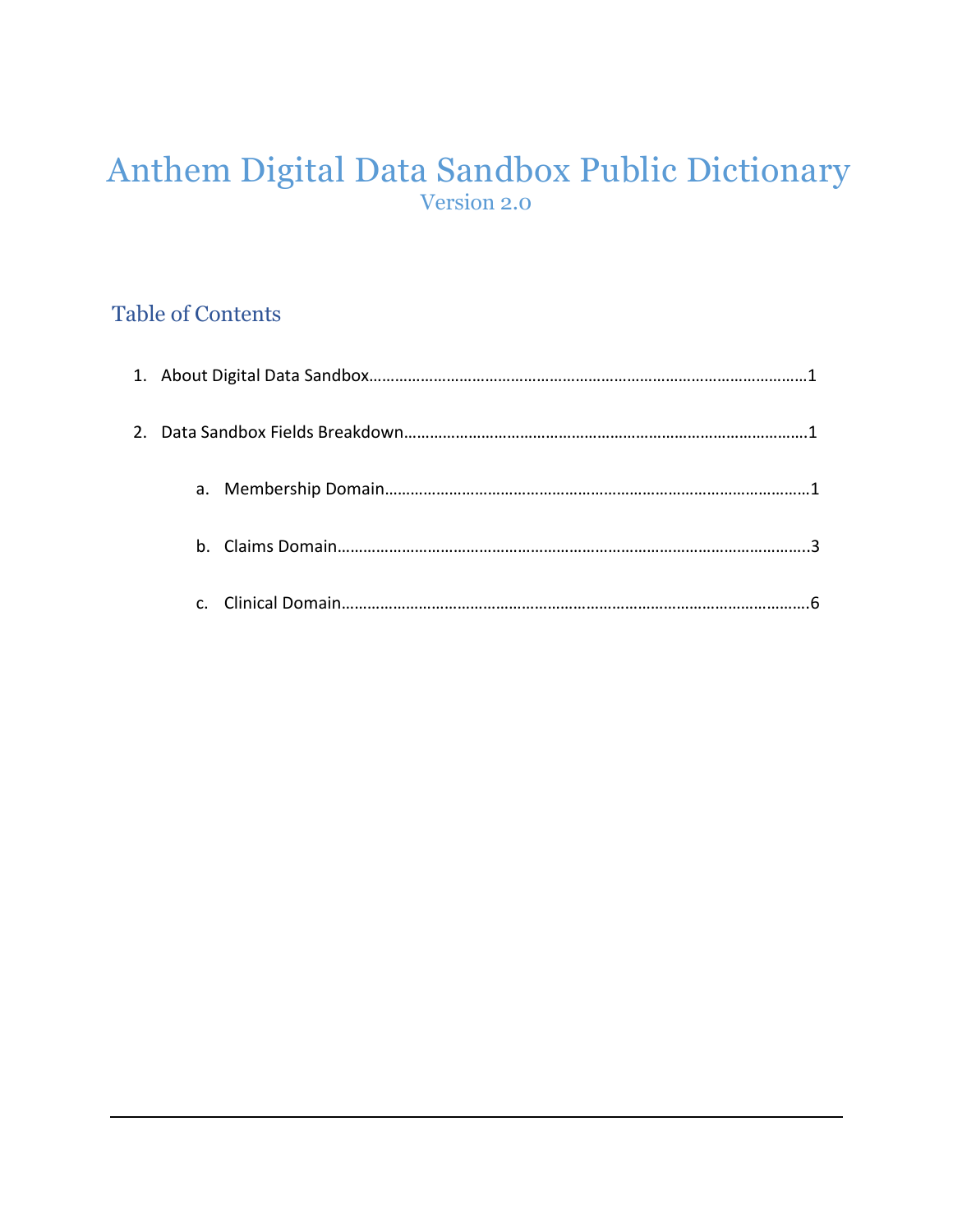# Anthem Digital Data Sandbox Public Dictionary

The Anthem Data Sandbox is a secure and governed environment in which certified de-identified health data is provisioned to vetted users. The data, which has been stripped of direct identifiers, is made available for projects that seek innovative solutions to the complex issues of healthcare to benefit Anthem and its consumers. The Data Sandbox features state-of-the-art data science tools, scalable compute power and the ability to validate your algorithms on demand with real health data\* and publicly accessible databases.

This dictionary has been created to provide an overview of the data contained in the Data Sandbox. **All data has been certified de-identified and some tokenization has been applied to further protect Anthem data.**

\*no identifiable Anthem member data is used in the Sandbox

## **Data Sandbox High-Level Table Description & Important Fields:**

| Table Name                                    | <b>Description</b>                                                                                                                                                                                              |  |
|-----------------------------------------------|-----------------------------------------------------------------------------------------------------------------------------------------------------------------------------------------------------------------|--|
| Member                                        | MEMBER is a person who obtains coverage or health service products from<br>the payer organization through another person (e.g., subscriber) and who is<br>identified by their relationship with that subscriber |  |
| Restated Membership Monthly<br>Count          | Membership Monthly Count is used for reporting and also for displaying<br>member exposure for a month.                                                                                                          |  |
| Member Provider Attribution                   | Member Provider Attribution identifies if the Member is participating in a<br>particular program. This information is used to improve the Member's<br>quality of care.                                          |  |
| Member Product Enrollment<br>Chart of Account | Member Product Enrollment Chart of Account identifies an association<br>between general ledger chart of account and member product enrollment.                                                                  |  |

#### **Membership**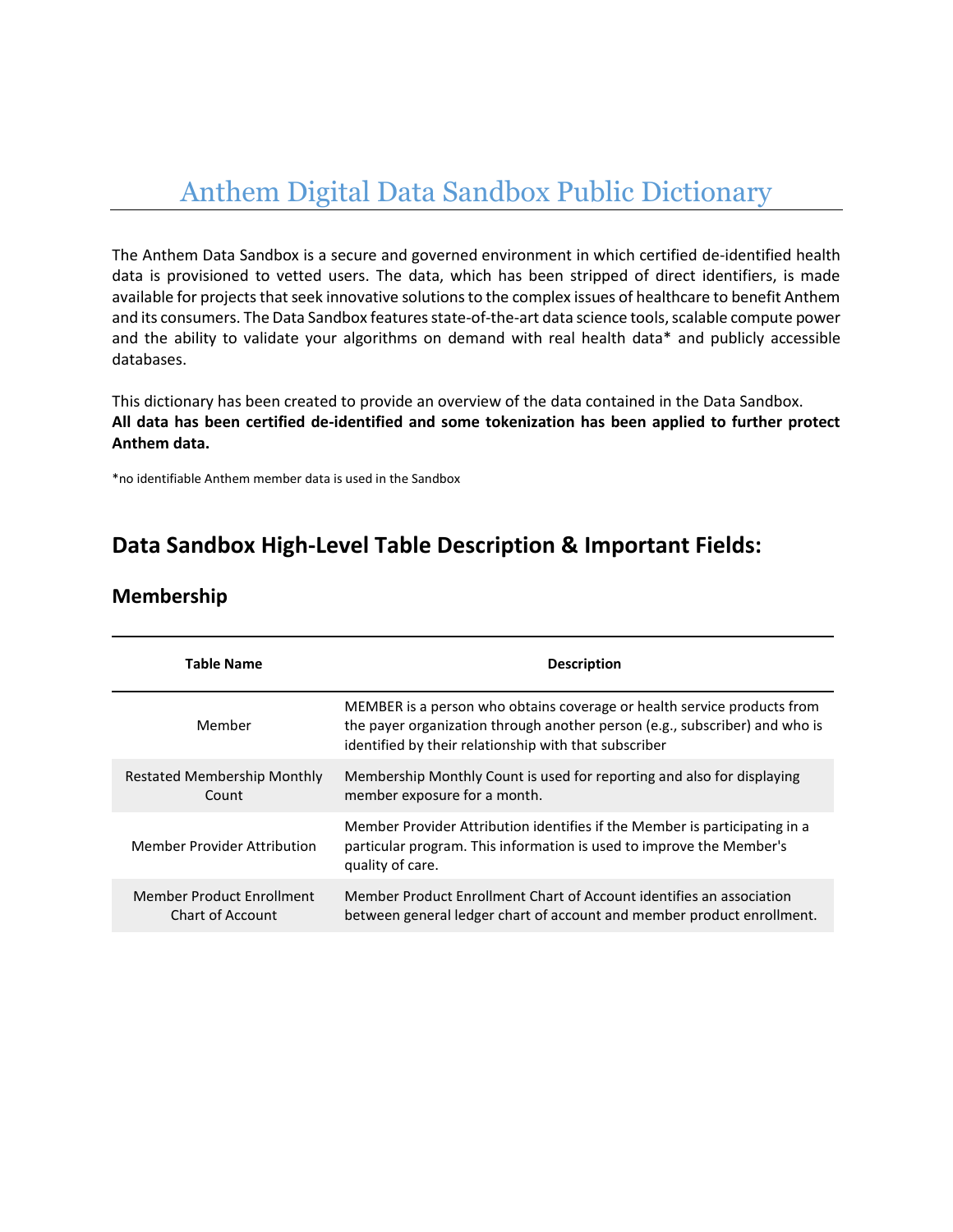Important Fields in the Membership Domain

| <b>Field</b>                                                 | <b>Description</b>                                                                                                                                                                                                                                                              |
|--------------------------------------------------------------|---------------------------------------------------------------------------------------------------------------------------------------------------------------------------------------------------------------------------------------------------------------------------------|
| <b>Health Card Identifier</b>                                | HEALTH CARD IDENTIFIER is the identifier used for a particular Member on his/ her<br>Health Card.                                                                                                                                                                               |
| Member Key                                                   | MEMBER KEY is a unique identifier that has been assigned to represent a person<br>who obtains coverage or health service products from the payer organization<br>through another person (e.g., subscriber) and who is identified by their relationship<br>with that subscriber. |
| Gender Code                                                  | GENDER CODE is a code which defines the gender / sex of an individual.                                                                                                                                                                                                          |
| <b>Birth Date</b>                                            | BIRTH DATE is the date the Member was born, and a shift has been applied to<br>protect member data privacy.                                                                                                                                                                     |
| Member Original<br><b>Effective Date</b>                     | MEMBER ORIGINAL EFFECTIVE DATE is the date a member first enrolled for<br>coverage with a plan.                                                                                                                                                                                 |
| <b>Member Product</b><br><b>Enrollment Effective</b><br>Date | MEMBER PRODUCT ENROLLMENT EFFECTIVE DATE is the date the Member and<br>Product combination coverage became effective, as recorded in the source system<br>data.                                                                                                                 |
| Zip Code                                                     | ZIP CODE is a code that denotes a geographic postal delivery area. Only 2 digits are<br>provided for member data privacy.                                                                                                                                                       |
| Benefit Package ID                                           | BENEFIT PACKAGE IDENTIFIER is the Plan identifier for the specific benefit package.                                                                                                                                                                                             |
| <b>Employment Status</b><br>Code                             | EMPLOYMENT STATUS CODE values define the employment status of the member.                                                                                                                                                                                                       |
| <b>Renewal Date</b>                                          | RENEWAL DATE is the date on which the group/subgroup benefits renew, usually<br>annually.                                                                                                                                                                                       |
| Prescription Filled Date                                     | PRESCRIPTION FILLED DATE is the date the prescription was filled by the provider.                                                                                                                                                                                               |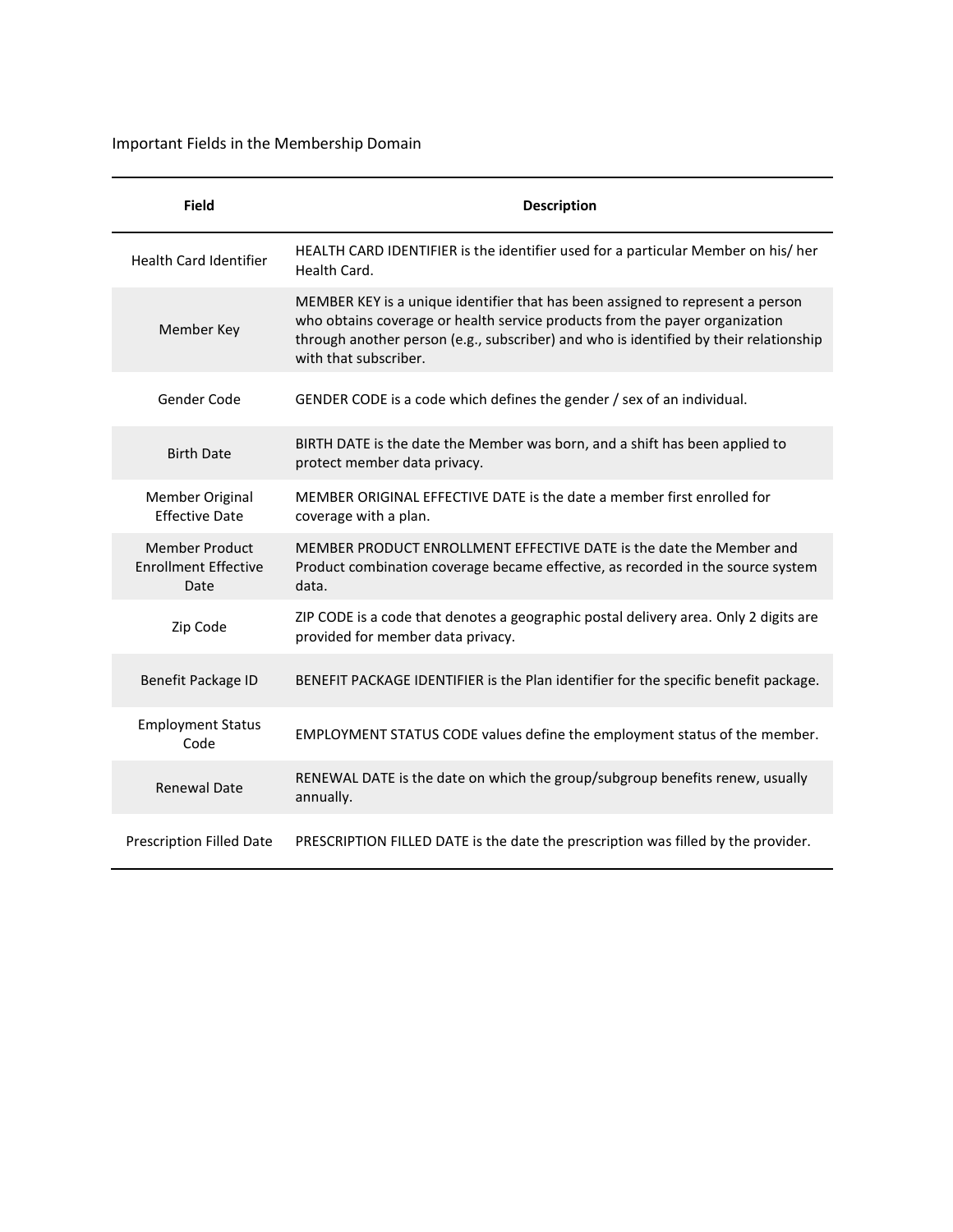### **Claims**

| Table Name                     | <b>Description</b>                                                                                                                                                                                         |
|--------------------------------|------------------------------------------------------------------------------------------------------------------------------------------------------------------------------------------------------------|
| Dental Claim Line              | Dental Claim Line represents a specific service or charge in which a Member<br>receives a service or supplies or incurs a related charge from a Provider, that is<br>classified as Dental Line of Business |
| Vision Claim Line              | Vision Claim Line represents a specific service or charge in which a Member<br>receives a service or supplies or incurs a related charge from a Provider, that is<br>classified as Vision Line of Business |
| <b>Medical Claims Extract</b>  | Medical Claims extract represents medical claim header or document level<br>information                                                                                                                    |
| <b>Pharmacy Claims Extract</b> | Pharmacy Claims extract represents pharmacy claim header or document level<br>information                                                                                                                  |

#### Important Fields in the Claims Domain

| <b>Field</b>                     | <b>Description</b>                                                                                                                                                                 |
|----------------------------------|------------------------------------------------------------------------------------------------------------------------------------------------------------------------------------|
| Claim Adjustment Key             | CLAIM ADJUSTMENT KEY is a surrogate identifier, which uniquely identifies a Claim<br>record.                                                                                       |
| Claim Number                     | CLAIM NUMBER is a unique number assigned to a claim, which is assigned<br>internally by WellPoint systems. Often referred to as the Document Control<br>Number or 'DCN'            |
| Claim Received Date              | CLAIM RECEIVED DATE is the date the claim was received through Electronic Data<br>Interchange or the date the claim was manually received through a Post Office Box<br>or Lockbox. |
| <b>Adjudication Date</b>         | ADJUDICATION DATE is the date the claim was processed to final resolution.                                                                                                         |
| <b>Admit Date</b>                | ADMIT DATE is the date the member was admitted to an inpatient facility.                                                                                                           |
| Discharge Date                   | DISCHARGE DATE is the date the member was released from an inpatient facility.                                                                                                     |
| Product Identifier               | PRODUCT IDENTIFIER uniquely identifies an offering provided by WellPoint to any<br>interested Party.                                                                               |
| <b>Billed Service Unit Count</b> | BILLED SERVICE UNIT COUNT is the amount of a particular type of service, supply,<br>or medication received by a member, that was billed by a provider                              |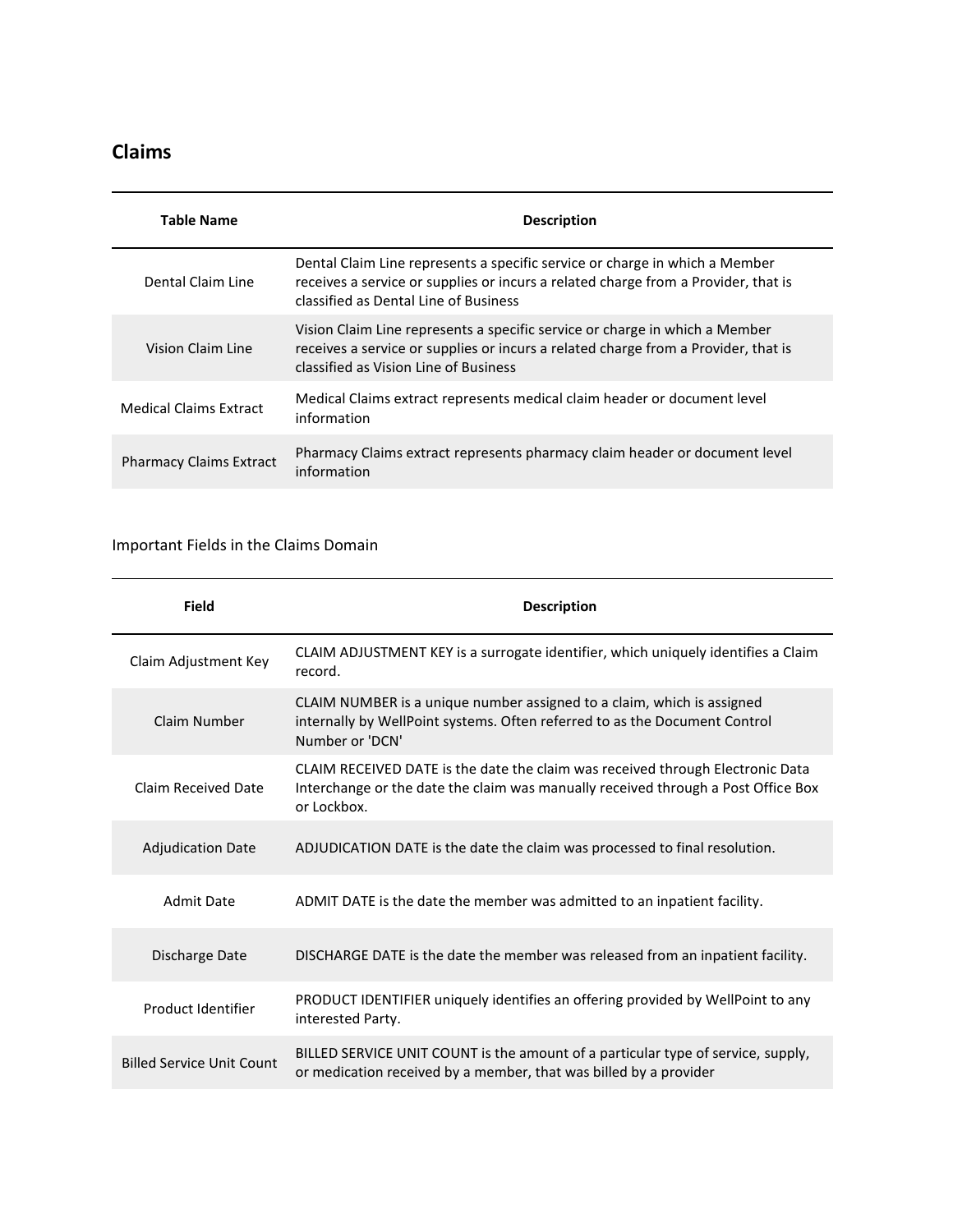| Network Identifier                                                   | NETWORK IDENTIFIER is an assigned key which represents the system assigned<br>identifier, which uniquely identifies a NETWORK record.                                                                                                                                                                                                                                                                                              |
|----------------------------------------------------------------------|------------------------------------------------------------------------------------------------------------------------------------------------------------------------------------------------------------------------------------------------------------------------------------------------------------------------------------------------------------------------------------------------------------------------------------|
| <b>Benefit Payment Status</b><br>Code                                | BENEFIT PAYMENT STATUS CODE is a code which indicates the in network or out of<br>network payment status of the claim. This reflects how the claim was paid, not the<br>status of the provider. For example:<br>Y - In Network The benefit payment status code is in network.<br>N - Out Of Network - The benefit payment status code is out of network.<br>O - Non Network Other - The benefit payment status code is in network. |
| Diagnosis Code                                                       | DIAGNOSIS CODE represents an International Classification of Diseases (ICD)<br>Diagnosis Code identifying a condition being treated.                                                                                                                                                                                                                                                                                               |
| National Provider<br>Identifier                                      | NATIONAL PROVIDER IDENTIFIER is a unique identifier number assigned to<br>providers of Medicare health care services - individuals, organizations and groups.<br>This includes physicians, nurses, nurse practitioners, dentists, pharmacists, etc.                                                                                                                                                                                |
| International<br><b>Classification of Diseases</b><br>Procedure Code | INTERNATIONAL CLASSIFICATION OF DISEASES (ICD) PROCEDURE CODE represents<br>the International Classification of Disease Procedure Codes, which are only<br>associated with Facility Claims.                                                                                                                                                                                                                                        |
| International<br><b>Classification of Diseases</b><br>Diagnosis Code | DIAGNOSIS CODE represents an International Classification of Diseases (ICD)<br>Diagnosis Code identifying a condition being treated.                                                                                                                                                                                                                                                                                               |
| National Drug Code                                                   | NATIONAL DRUG CODE (NDC) represents a national classification system for<br>identifying drugs, it is an 11-digit code similar to the Universal Product Code (UPC)<br>used for identifying many commercial products                                                                                                                                                                                                                 |
| <b>Health Service Code</b>                                           | Health care service codes represent Healthcare Common Procedure Coding System<br>which includes both the American Medical Association's Current Procedural<br>Terminology (CPT) Level I codes and Level II codes which can include non-physician<br>services not covered by Level I codes (HCPCS), Health Insurance Prospective<br>Payment System (HIPPS) and Homegrown (HGxxx) codes                                              |
| <b>Billed Charge Amount</b>                                          | BILLED CHARGE AMOUNT is the amount submitted by the provider for<br>reimbursement of health care services. This amount may also include non-covered<br>services.                                                                                                                                                                                                                                                                   |
| <b>Prescription Number</b>                                           | PRESCRIPTION NUMBER is a unique identifier assigned by the Provider Pharmacy to<br>identify a prescription.                                                                                                                                                                                                                                                                                                                        |
| Provider Specialty Code                                              | SPECIALTY CODE is a code which represents a particular area of medical training or<br>certification associated with a provider.                                                                                                                                                                                                                                                                                                    |
| Revenue Code                                                         | REVENUE CODE is a code which defines a type of health care service or supply that<br>can be associated with a Facility Claim.                                                                                                                                                                                                                                                                                                      |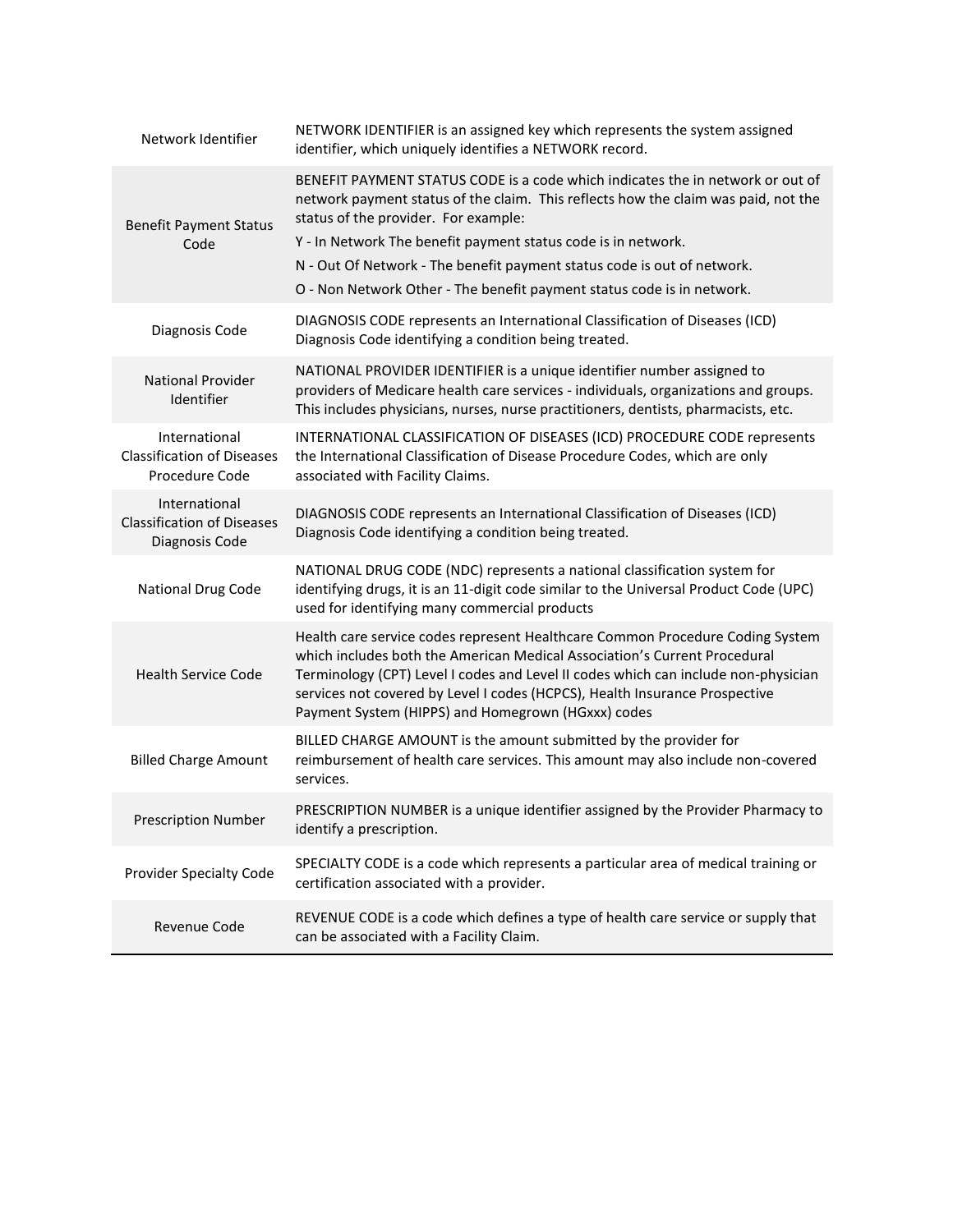## **Clinical**

| <b>Table Name</b>            | <b>Description</b>                                                                                                                                                                          |
|------------------------------|---------------------------------------------------------------------------------------------------------------------------------------------------------------------------------------------|
| Allergy                      | Allergy contains all forms of Allergies. Included are medication, environmental, etc.<br>allergy types                                                                                      |
| <b>Allergy Reaction</b>      | Allergy Reaction contains all forms of Allergy reactions.                                                                                                                                   |
| Caregiver                    | Caregiver contains information about the person providing care to the Member.<br>Usually a Physician or Physician Care Extender (Nurse Practitioner NP, or Physician<br>Assistant PA).      |
| Encounter                    | ENCOUNTER is similar to an Episode of Care, may contain several dates of service,<br>but grouped as one encounter or event. May also store parts of an ADT message                          |
| Lab Observation              | Lab Observation contains the individual lab results, including bundled tests (WBC,<br>A1C, Ketones, etc.)                                                                                   |
| Lab Report                   | Lab Report used to group labs together that are ordered as a group, such as a<br>Complete Blood Count (CBC) (includes individual lab results for WBC, RBC,<br>Hematocrit, Hemoglobin, etc.) |
| Lab Report Caregiver         | Lab Report Caregiver documents the lab report information which was sent to the<br>caregiver                                                                                                |
| Lab Report Specimen          | Lab Report Specimen contains the information from the written report which<br>reflects details of the collection of a specimen                                                              |
| Medication<br>Administration | Medication Administration contains predominately Clinical data around the<br>administration or given of medication. May be more focused from an inpatient<br>setting.                       |
| <b>Medication Profile</b>    | Medication Profile contains clinical medication history                                                                                                                                     |
| Observation                  | Observation contains biometric values, smoking history/cessation, etc                                                                                                                       |
| Order                        | Order contains medication orders                                                                                                                                                            |
| Order Modifier               | Order Modifier contains a modification or change to the order itself. For example, a<br>change in dosage or frequency                                                                       |
| Patient                      | Patient contains demographic information about a given patient and whether that<br>information is shareable or sensitive.                                                                   |
| Problem                      | Problem contains the diagnostic coding related to the translation of written<br>descriptions of diseases, illnesses and injuries into codes from a particular<br>classification.            |